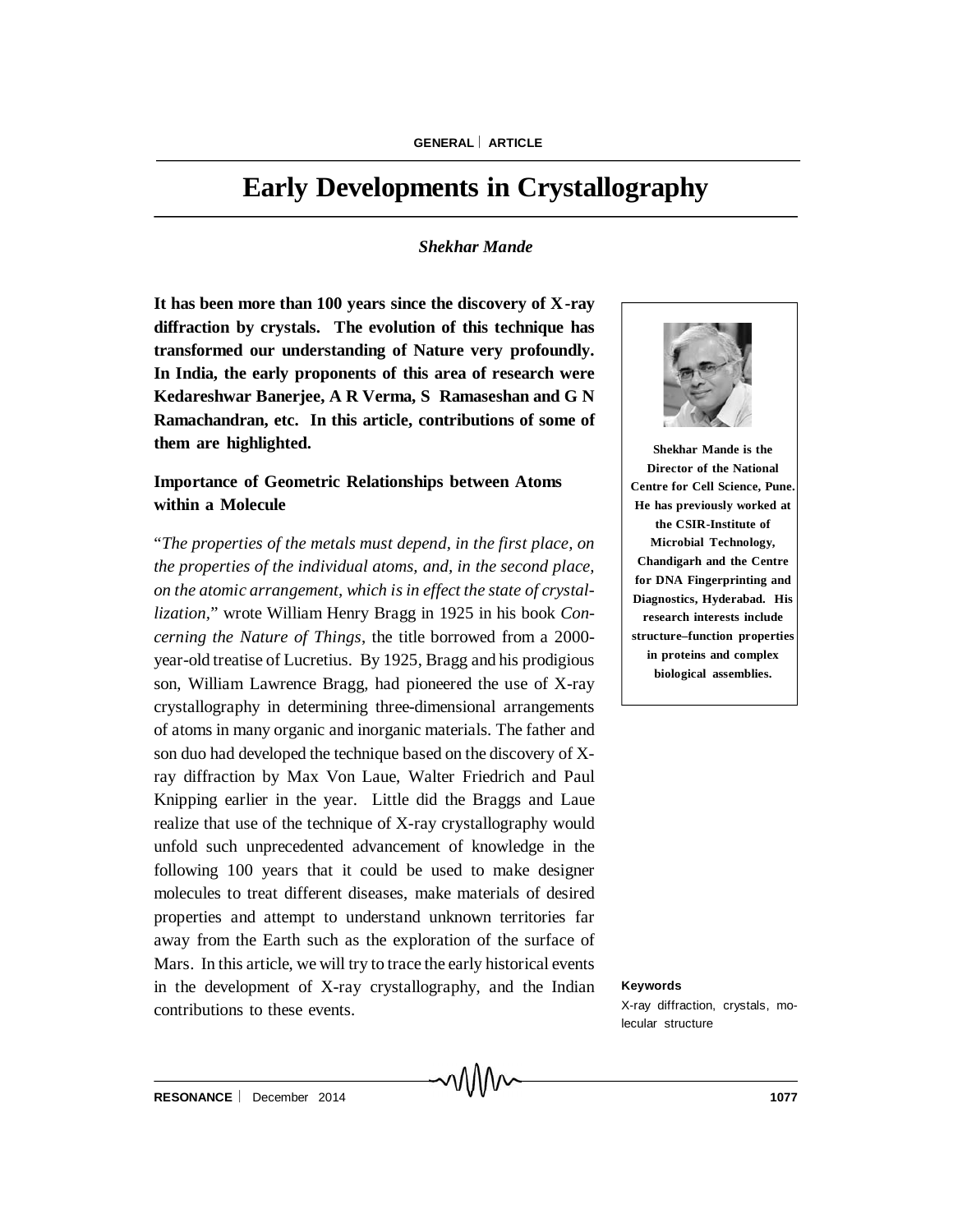#### **Discovery of X-rays**

Wilhelm Roentgen accidently discovered X-rays in 1895, while he was building upon the work of Philipp Lenard, Jean Baptiste Perrin and J J Thomson to study the effect of cathode rays on low-pressure gases. He published three seminal papers between December 1895 and March 1897, in which he described many properties of X-rays such as that they travelled in straight lines, they made an impression on photographic plates, and one of the most profound discoveries for mankind, that bones can be imaged using X-rays. However, one aspect that Roentgen pursued vigorously but was not able to find, was diffraction by X-rays. He noted in the third of his highly influential papers in March 1897:

"*I have not succeeded to register a single experiment from which I could gain a conviction of the existence of diffraction by X-rays with certainty which satisfies me.*"

#### **Wave–Particle Duality**

The raging debate in the early part of the last century, much before the wave–particle duality principle was accepted, was whether light (including X-rays) consists of waves or particles. In this debate, two of the towering scientists of the day – Charles Barkla and William Henry Bragg – from opposite parts of the world, UK and Australia, found themselves on opposite ends. Roentgen's discovery of X-rays had already caused a great deal of sensation in the scientific world, but the debate now focused on the wave or particle nature of X-rays. Bragg was particularly fond of the corpuscular theory of X-rays. He proposed that ionization of gases by X-rays arose from the transfer of energy by photoelectric effect, totally unaware of Einstein's discovery of the photoelectric effect a few years earlier. He promoted the idea of X-rays being made up of a stream of neutral particles, or doublets of  $\pm$  charge. The debate was carried in the journal *Nature*, but finally brought to an end by the Editor's note in *Nature* on 19th November, 1908 with a comment, *"As there are few opportunities in Australia for an investigator to place his views quickly before a scientific public,*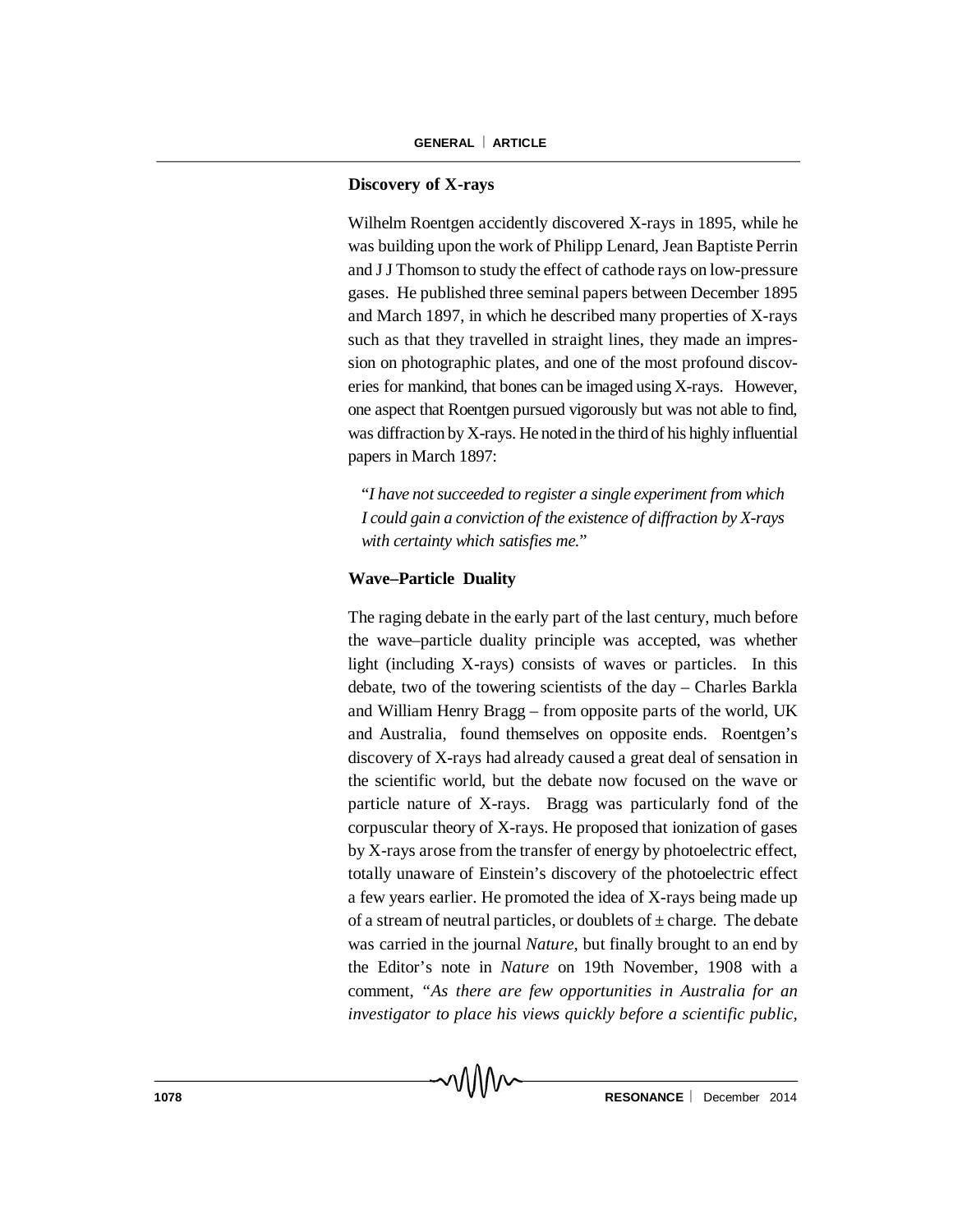*we print the above letter, but with it the correspondence must cease. The subject is more suitable for discussion in special journals devoted to physics than within our columns*". Later the news of Laue's X-ray diffraction influenced Bragg to change his views.

#### **Laue's Discovery of Diffraction of X-rays by Crystals**

During January of 1912, a young doctoral student, P P Ewald, sought an appointment with Max von Laue to discuss the action of light waves in a lattice of polarizable atoms. From the autobiographical notes of both Laue and Ewald, it is now known that the idea that crystals would act as a grating to X-rays, and if irradiated with X-rays, might produce diffraction, were sown during a postdinner conversation between the two. It was known to scientists even in the early part of the twentieth century that crystals are made up of repetitive arrangements of molecules in three-dimensional space. During the conversation between the two, Laue recognized that if atoms really formed a lattice upon irradiation of crystals with X-rays, a phenomenon similar to interference of light by optical gratings might be observed. Indeed a few months later, with the help of Friedrich and Knipping, Laue observed definitive evidence of diffraction of X-rays by crystals. It is important to note that many people prior to Laue had irradiated crystals with X-rays however, their observations were limited only to measuring the intensity of X-rays after passing through crystals, which was found to be somewhat diminished. Laue was delighted to present his results on 8th June, 1912 from the same platform where Max Planck had presented his results on radiation and quantum theory 12 years earlier.

The news of the Laue photographs reached the father and son Braggs in UK while they were on a vacation in summer 1912. A letter dated 26th June 1912 was written by Lars Vegard, stating that he had heard a lecture by Laue showing a very intriguing photograph and was perplexed by its explanation. The photograph was of an image obtained by irradiating a crystal of copper sulphate with X-rays which showed that there was significant deviation of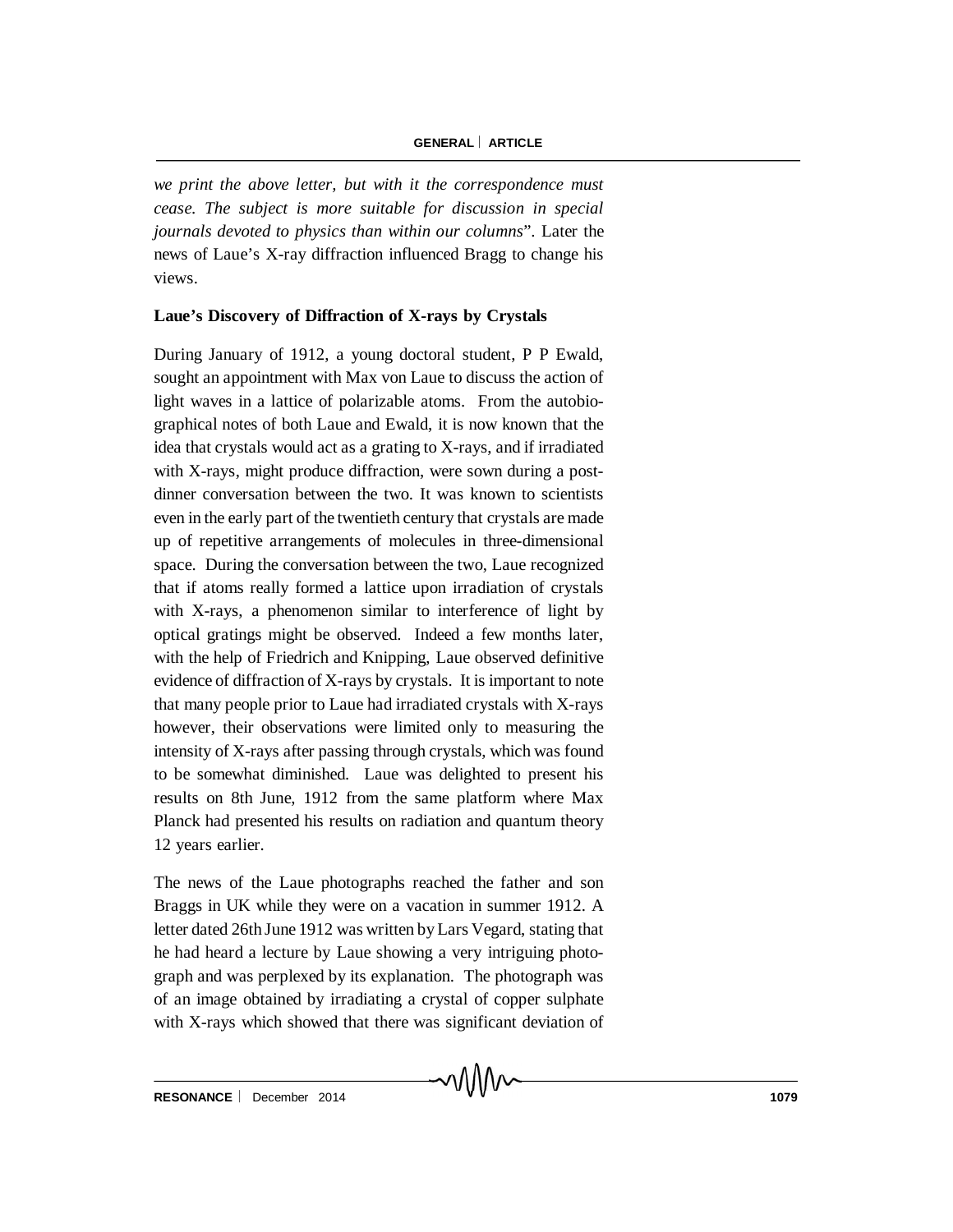

**Figure 1.** Image of the first X-ray diffraction experiment. Friedrich, Knipping and Laue exposed the crystal of copper sulphate to X-rays, and placed a photographic plate behind the crystal to obtain this image.



X-rays from their direct path in certain directions (*Figure* 1). The letter set off the Braggs' interest, and intense academic discussions followed about the diffraction of X-rays by crystals. Soon, when William Lawrence Bragg returned to Cambridge, he derived the famous law named after him. Lawrence Bragg published his paper, 'Diffraction of short electromagnetic waves by a crystal' on 11th November, 1912.

When Laue first observed the diffraction of X-rays by crystals in 1912, he proposed an explanation based on the interference of waves in three-dimensional space giving rise to sharp diffraction maxima. He observed that the long-range periodicity of the molecules acts as a three-dimensional grating for X-rays giving rise to the diffraction pattern. William Lawrence Bragg gave a much simpler explanation of the phenomenon that this may be considered as a reflection of X-rays by parallel planes of atoms, with the interplanar distances (*d*) and glancing angle ( $\theta$ ) satisfying the relationship  $2d\sin\theta = n\lambda$ ,  $\lambda$  being the wavelength of the incident radiation (*Figure* 2). This equation has come to be known as Bragg's law. Although the two explanations appear to be different superficially, they can be shown to be equivalent. The diffraction maxima therefore occur in directions defined by Bragg's law, and these maxima possess all the information regarding atomic arrangements within the crystals.

The photographs published by Laue and colleagues were also obtained from the diffraction of zinc blende (*Figure* 3). Laue assumed that the molecules of ZnS occupy the corners of a cube and with this assumption, went on to explain the observed

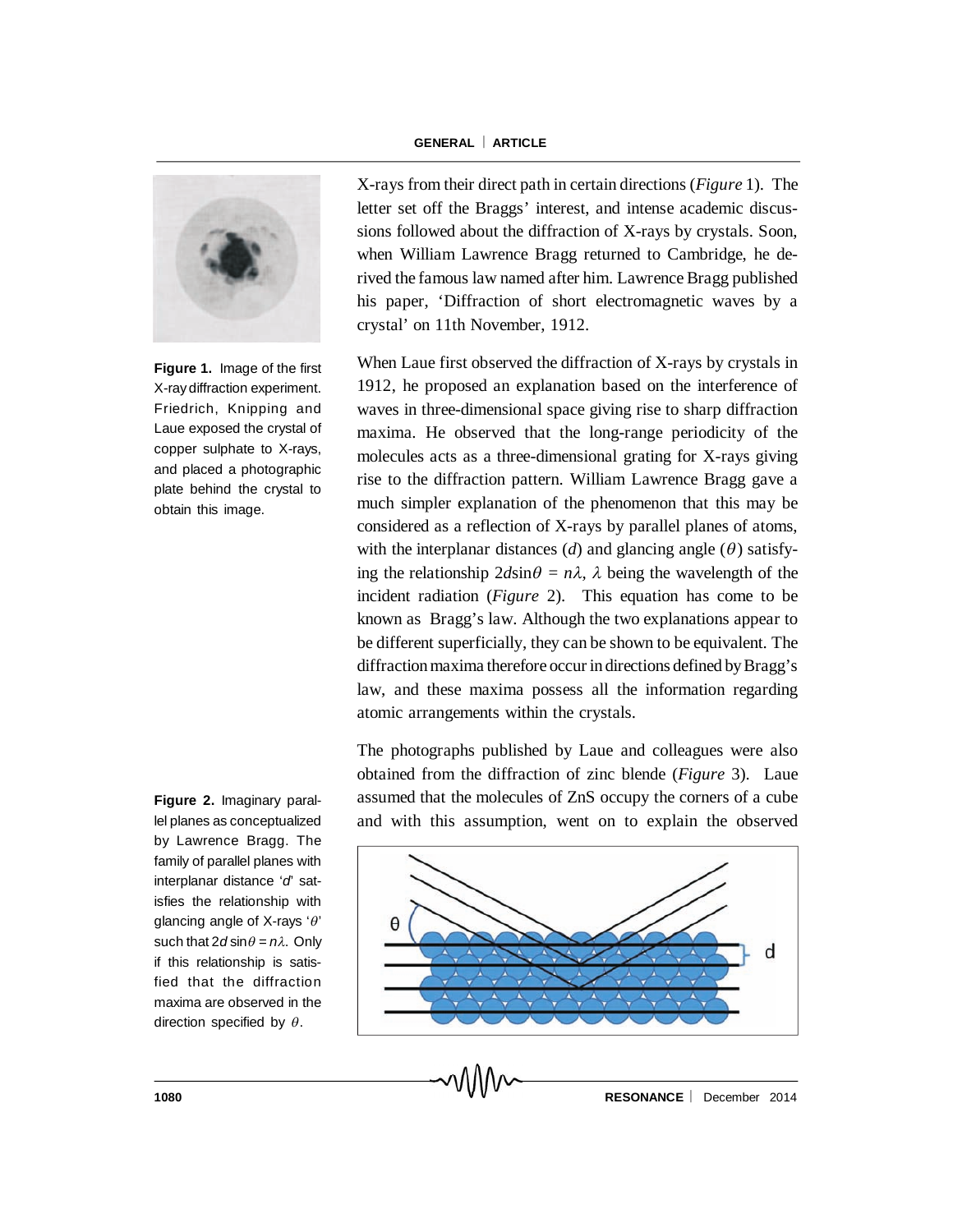

diffraction pattern. However, finding this explanation difficult to accept, Bragg, in his 1912 paper, proposed that instead of the molecules occupying the corners of the cube, the closest packing of ZnS might be obtained by a cube in which the atoms occupied not only the corners but also all the six faces. Bragg also proposed an explanation for the observed differences in intensities of diffraction maxima stating that the strength of the reflected X-ray pulse from each plane would depend upon the number of atoms in that plane. With such an interpretation of X-ray diffraction, Bragg proposed ZnS to be tetrahedral, which was in agreement with the hypothesis of William Pope and William Barlow. Indeed, the so-called 'face-centered cubic' lattice is known to be correct for the diffraction pattern of zinc blende obtained by Laue. Thus, apart from the landmark Bragg's law, this explanation also marked the beginning of analysis of molecular structures with the help of X-ray diffraction.

#### **Early Developments**

The Nobel Prize Committee, recognizing the significance of these discoveries, rightly awarded prizes in the following years to the persons involved in different aspects of the field of X-rays and crystallography. Laue was awarded the Nobel Prize in 1914, whereas the Braggs (father and son) were jointly awarded the Nobel Prize in 1915, the only father and son duo to be awarded the

**Figure 3.** X-ray diffraction photographs of zinc blende crystals obtained by Laue and colleagues (Laue, Friedrich & Knipping, *Sitzungberichte der Königlich Bayerischen Akademie der Wissenschaften,* 8th June, 1912). The photograph (a) clearly shows four-fold symmetry, whereas (b) shows a three-fold symmetry. This is consistent with the cubic symmetry of the zinc blende crystals.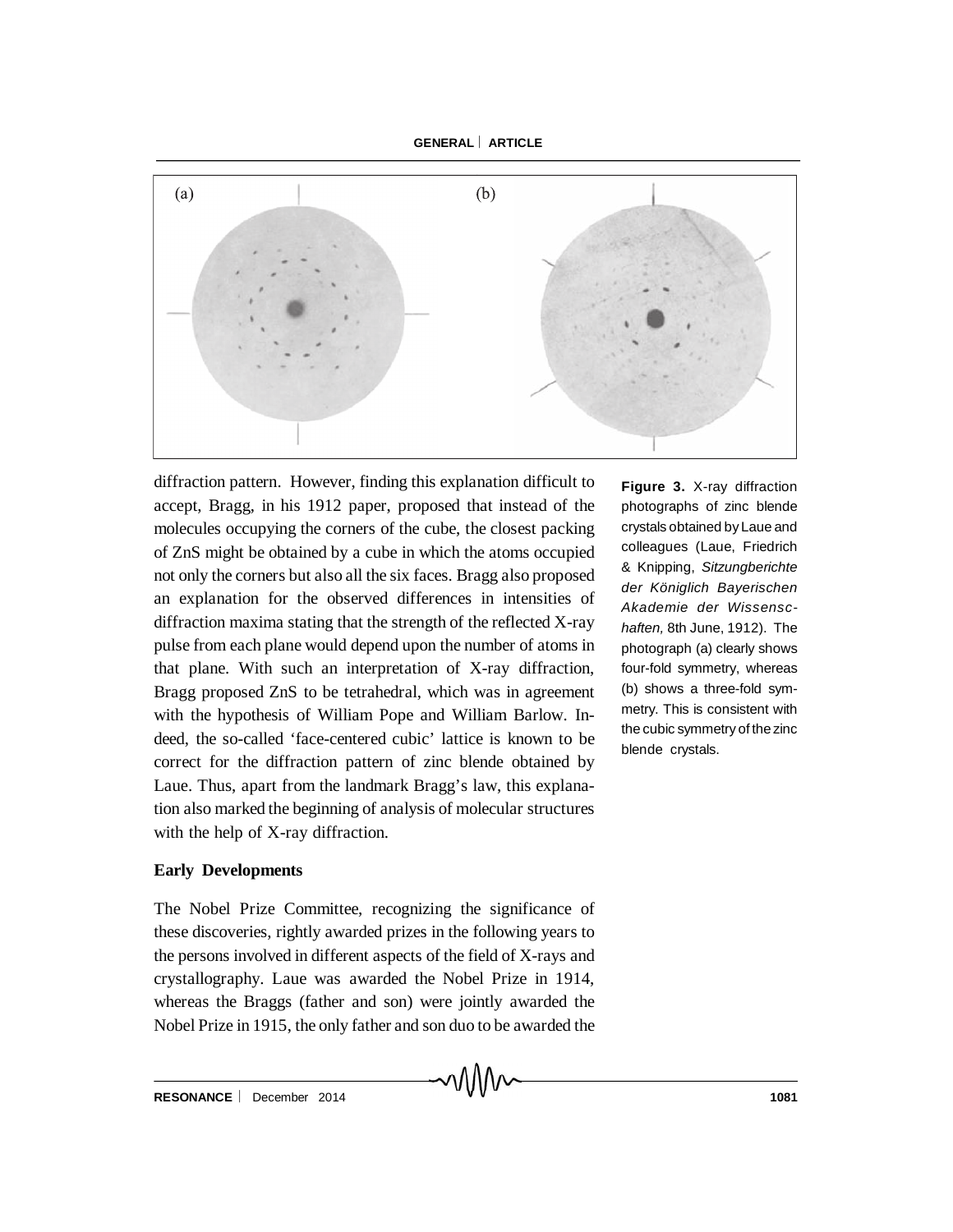Nobel Prize jointly till date. It is widely believed that while the 1916 Nobel Prize was not awarded to any one, it was meant to be awarded to Moseley, who had pioneered re-writing the periodic table based on characteristic X-ray spectra of atoms and their systematic relationship to atomic numbers. The 1917 Nobel Prize recognized the contributions of Charles Barkla. In the following years, more than two dozen Nobel Prizes have been awarded to people who have used X-rays or crystallography. However, World War I had taken its toll, and when the actual prizes were awarded, the Braggs did not attend the ceremony to receive their Prizes, and William Henry Bragg never delivered the Nobel Lecture. He had lost his other son, Robert, to the War. Similarly, Moseley's brilliant academic career had also been cut down by the War.

The discovery of diffraction of X-rays by crystals in 1912 by Laue and colleagues opened up a completely new world of understanding how individual atoms in molecules are arranged in threedimensional space. It has since been understood well that the relative juxtapositions of atoms define the physical and chemical properties of molecules. For example, it is well-known today that different allotropic forms of an element, such as diamond and graphite for carbon, have different properties. J D Bernal's structure determination of graphite in 1924, and its comparison to that of Bragg's diamond structure of 1914, are early examples of how atomic arrangements in molecules had the power of explaining these differences. In another elegant example, William Henry Bragg explained in *Concerning the Nature of Things*, that despite individual potassium atoms being three times heavier than carbon atoms, potassium is lighter than water and diamond is three and a half times as heavy. He ascribes this to the potassium atoms being much larger than carbon atoms in size, and the similar packing of potassium and carbon, thus effectively reducing the density of potassium.

The crystallographic measurements enable the determination of atomic positions in materials and therefore precise estimation of bond lengths and angles in complex compounds. The technique is

MMW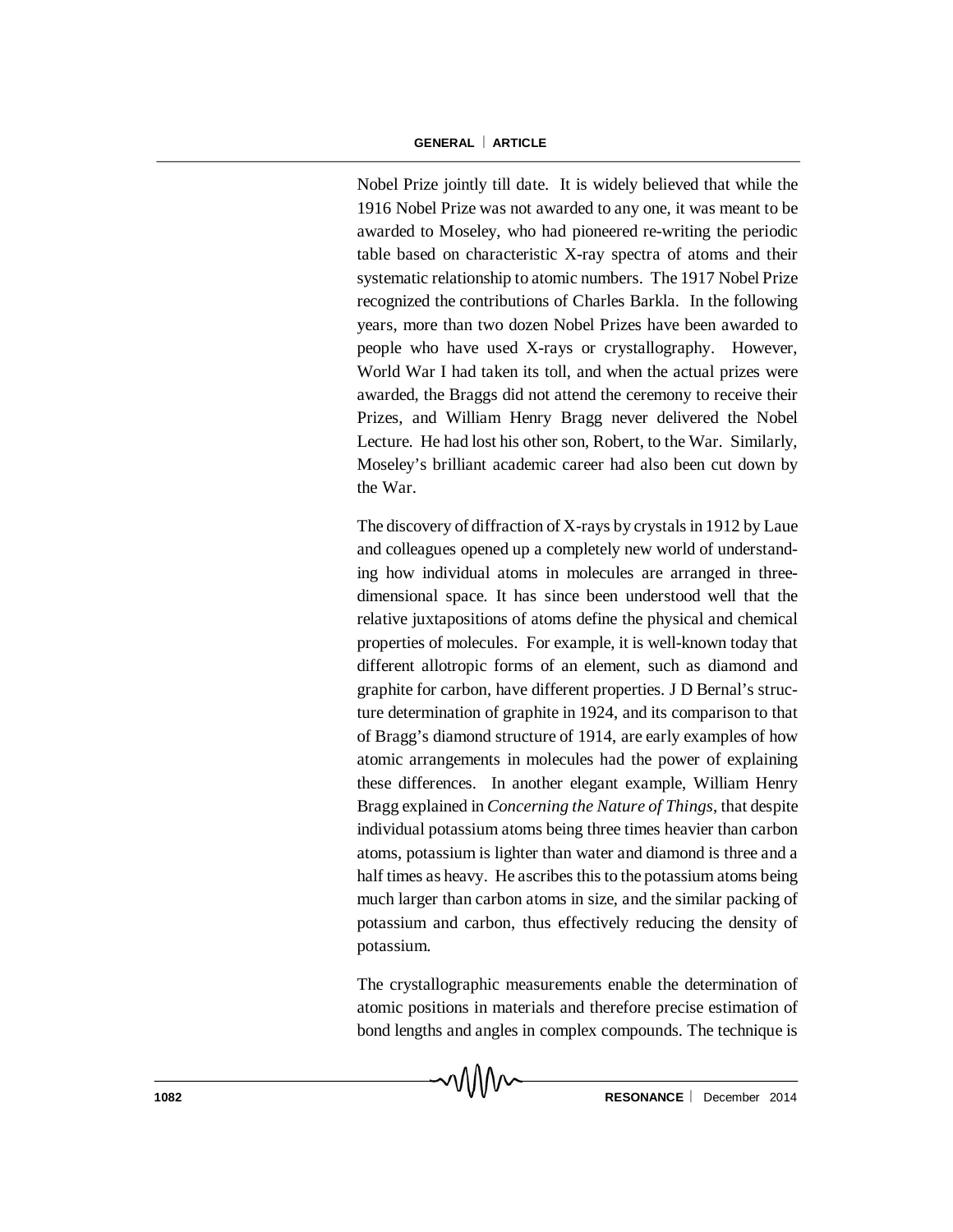so powerful that the precision of these parameters is in the orders of magnitudes better than a nanometer  $(1 \text{ nm} = 10^{-9} \text{ m})!$  This has been apparent even from the early days of studies of X-ray diffraction. J D Bernal was quite remarkably able to propose that C–C bond distances in graphite are smaller than those in diamond by 1/100th of a nanometer. Because of achieving precision of such orders, it has been possible to understand in great detail many fascinating aspects of Nature, such as the mechanisms of catalytic reactions by enzymes, or recognition of foreign material in human body by its immune system.

Among the most complex molecules or processes in Nature are those which occur in living systems. Our understanding of living systems, even in their simplest forms, is grossly incomplete despite great advances. A large part of our understanding of biological systems derives from the knowledge of three-dimensional structure of biological molecules. For example, it was apparent that the mysteries of genetic information would be held in the structure of DNA. Among the few models of DNA structures that were proposed, the one based on diffraction photographs obtained by Rosalind Franklin, and proposed by Watson and Crick, explained the biological properties of DNA most elegantly. One of the greatest proponents of the relationship between atomic positions in molecules, and their correlation to biological properties, was Linus Pauling. Pauling had published landmark papers in 1951 proposing different structural models of proteins. He was awarded the Nobel Prize in 1954, '*for his research into the nature of chemical bond and its application to elucidation of structure of complex substances'*. He made a profound remark in his Nobel Lecture: "*We may, I believe, anticipate that the chemist of the future who is interested in the structures of proteins, nucleic acids, polysaccharides, and other complex substances with higher molecular weights will come to rely upon a new structural Chemistry, involving precise geometrical relationships among the atoms in the molecules and the rigorous application of the new structural principles, and that great progress will bemade, through this technique, in the attack, by chemical methods, on the problems of biology and medicine.*"

∽∧∧∧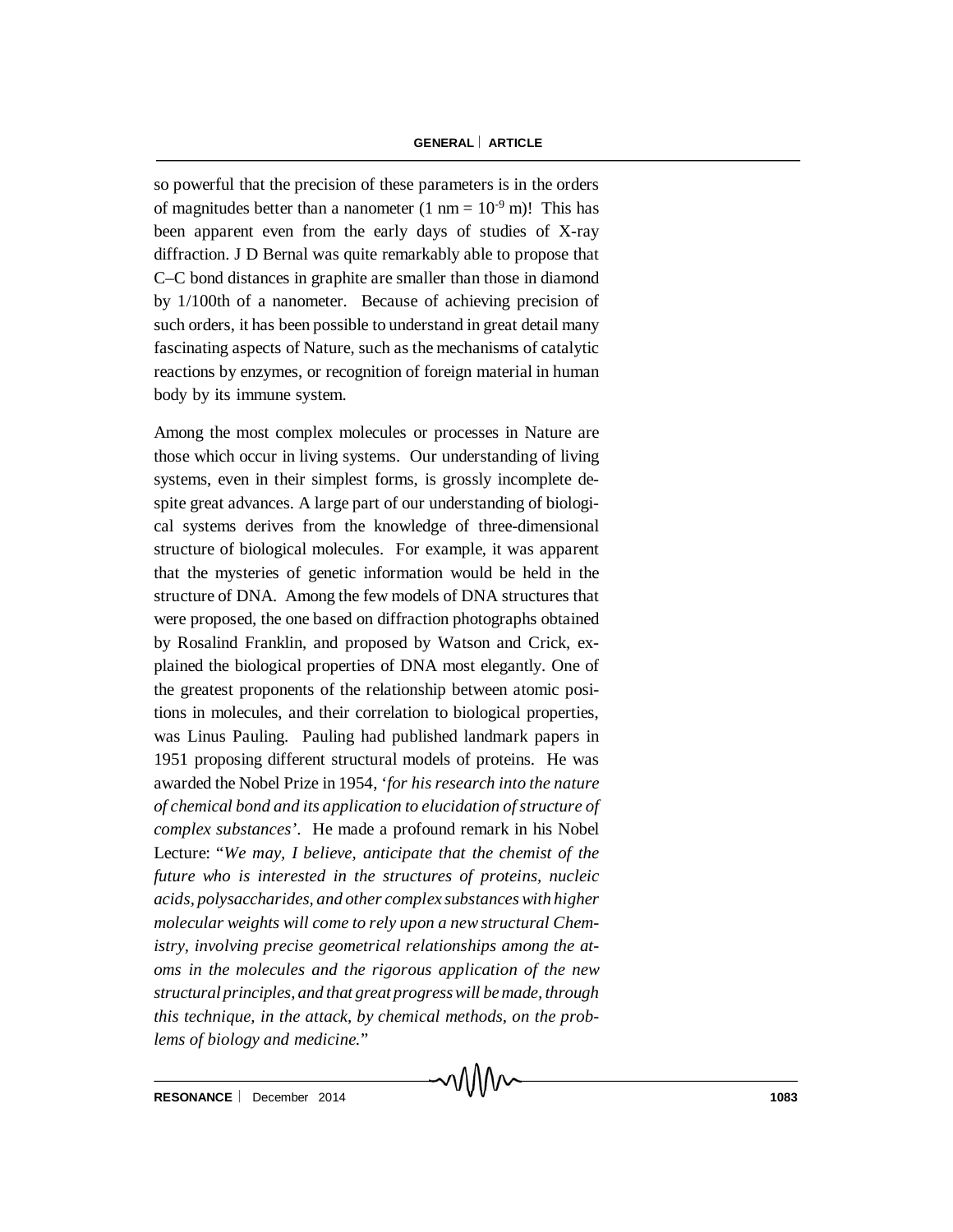The Braggs are the only father-son pair to be awarded the Nobel Prize jointly till date. William Henry Bragg did not travel to **Stockholm** to receive his Nobel Prize, and did not deliver the Nobel Lecture. William Lawrence Bragg travelled to Stockholm to deliver his Lecture, but some years after he had been awarded the prize.

Indeed, in the 60 years since the discovery of the structure of DNA, and Pauling's lecture, great progress has been made in the understanding of many biological principles aided by threedimensional structures of molecules.

## **Early Contributions of Indian Crystallographers**

The Indian connection to the world of X-ray crystallography begins with a strange story. Robert John Bragg, the father of William Henry Bragg was a sailor, who used to often sail from Liverpool to Kolkata. During one of his trips, the ship that he was sailing was wrecked at the Gangetic Delta near Kolkata in a hurricane on 18th May 1852. Only five people survived, including Robert John Bragg, who were eventually traced on the Sundarban Islands, and were found to be in a state of severe starvation. Robert John Bragg upon his return gave up sailing. William Henry Bragg was born ten years later.

Early interest in crystals and their properties in India began with the work of C V Raman and his group. However, Raman did not undertake the determination and analysis of crystal structures himself: rather one of his illustrious students – Kedareshwar Banerjee – undertook the structural analysis on naphthalene and anthracene. The structures of both these compounds had been published one year prior to Banerjee's analysis, i.e., in 1929 by J M Robertson. Banerjee proposed a new interpretation of these two structures. Most importantly, Banerjee challenged Robertson's ideas that carbon atoms have tetrahedral properties in aromatic structures. Banerjee published his work in the 22nd March 1930 issue of *Nature*, where he proposed that all the carbon atoms in these compounds lie in a single plane. Immediately following Banerjee's paper there appeared a note by J M Robertson that he and Bragg had re-analysed these structures and they found Banerjee's structures to be essentially correct.

Banerjee further went on to publish his seminal paper titled 'Determination of the signs of Fourier terms in complete crystallography structures analysis.' This paper marks the beginning of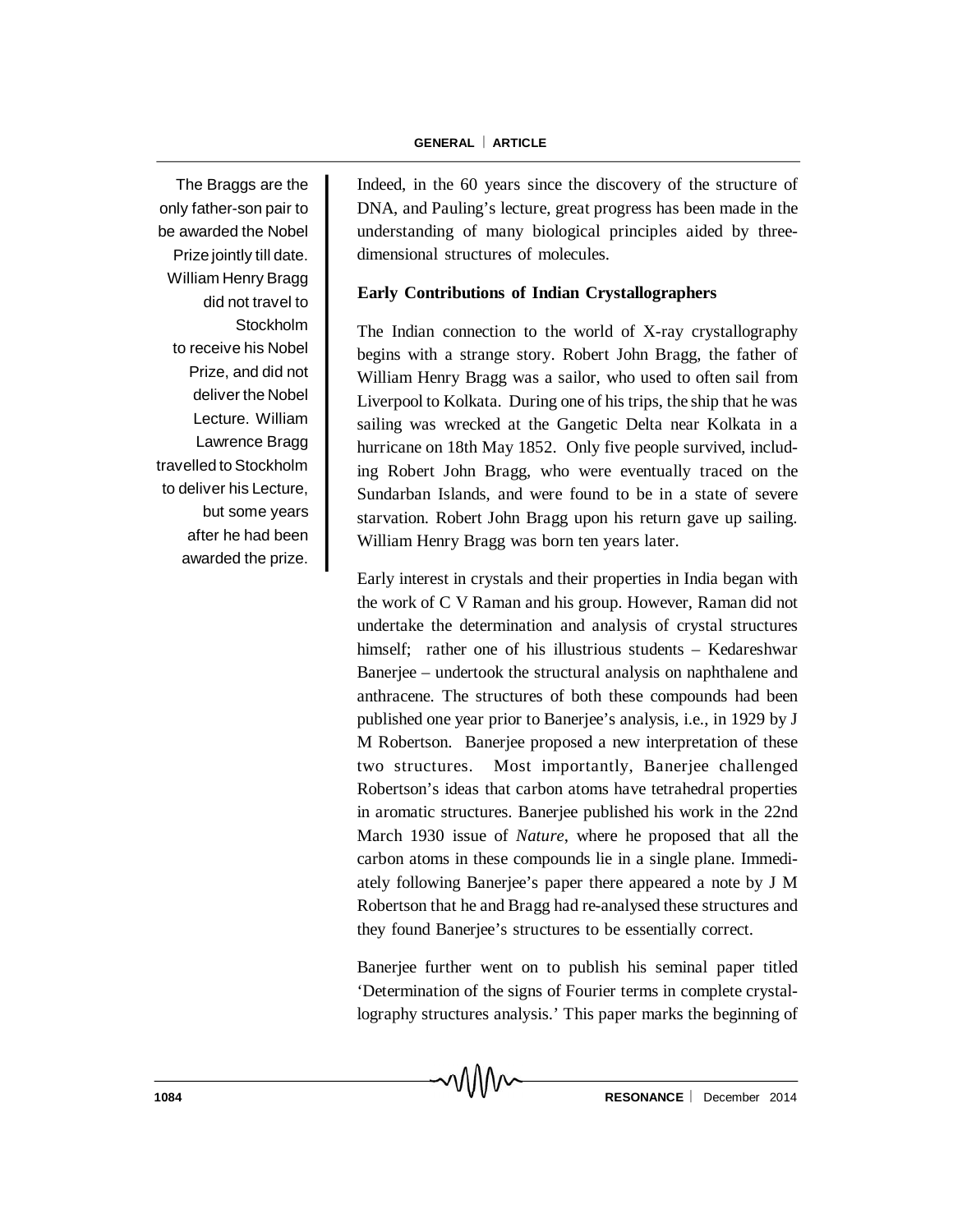what are known as the direct methods for crystal structure analysis. The Nobel Prize for these direct methods was shared between Jerome Karle and Herbert Hauptman in 1985, who acknowledged the contributions of Banerjee. More importantly, Banerjee's work paved the way for understanding statistical relationships in the amplitudes of diffracted waves. The contributions of Banerjee were followed by equally profound works by other researchers in India such as S Ramaseshan and G N Ramachandran.

Ramaseshan demonstrated that the phenomenon called anomalous scattering can be effectively used for determination of crystal structures. The phenomenon that amplitudes of diffracted waves from opposite surface of crystals are not equal, is called as anomalous scattering. Anomalous scattering occurs when the frequency of incident radiation is close to the absorption edge of an atom present in the crystals. This phenomenon can be utilized to determine the structures of even highly complex molecules with great precision. For the first time, Ramaseshan showed that by changing the wavelength of incident radiation, but using the same crystals, anomalous scattering can be powerfully used to determine crystal structures. The method was demonstrated to work in the determination of the structure of potassium permanganate with copper, cobalt and iron K*a* radiation. The so-called Multi-wavelength Anomalous Dispersion (MAD) and Singlewavelength Anomalous Dispersion (SAD) methods are extremely popular these days to determine the structures of complex biological molecules.

Ramachandran made several fundamental contributions in the methods to determine crystal structures, in proposing the structure of collagen, the Ramachandran Map, which is quoted widely in textbooks. Ramachandran recognized brilliantly that since the diffraction maxima are vector quantities, their Fourier transformation to obtain electron density and atomic positions in crystal lattices, would have been influenced by the amplitude of the diffraction waves as well as their phase components. However, it is the phase which appears to dominate the Fourier synthesis, and

K Banerjee was an illustrious student of Sir C V Raman. He worked at the Indian Association of Cultivation of Science (IACS), Kolkata, Dhaka University and AllahabadUniversity, before retiring from the IACS.

G N Ramachandran was offered full Professorship at the University of Madras at the young age of 28. He later founded the Molecular Biophysics Unit at the Indian Institute of Science, Bangalore.